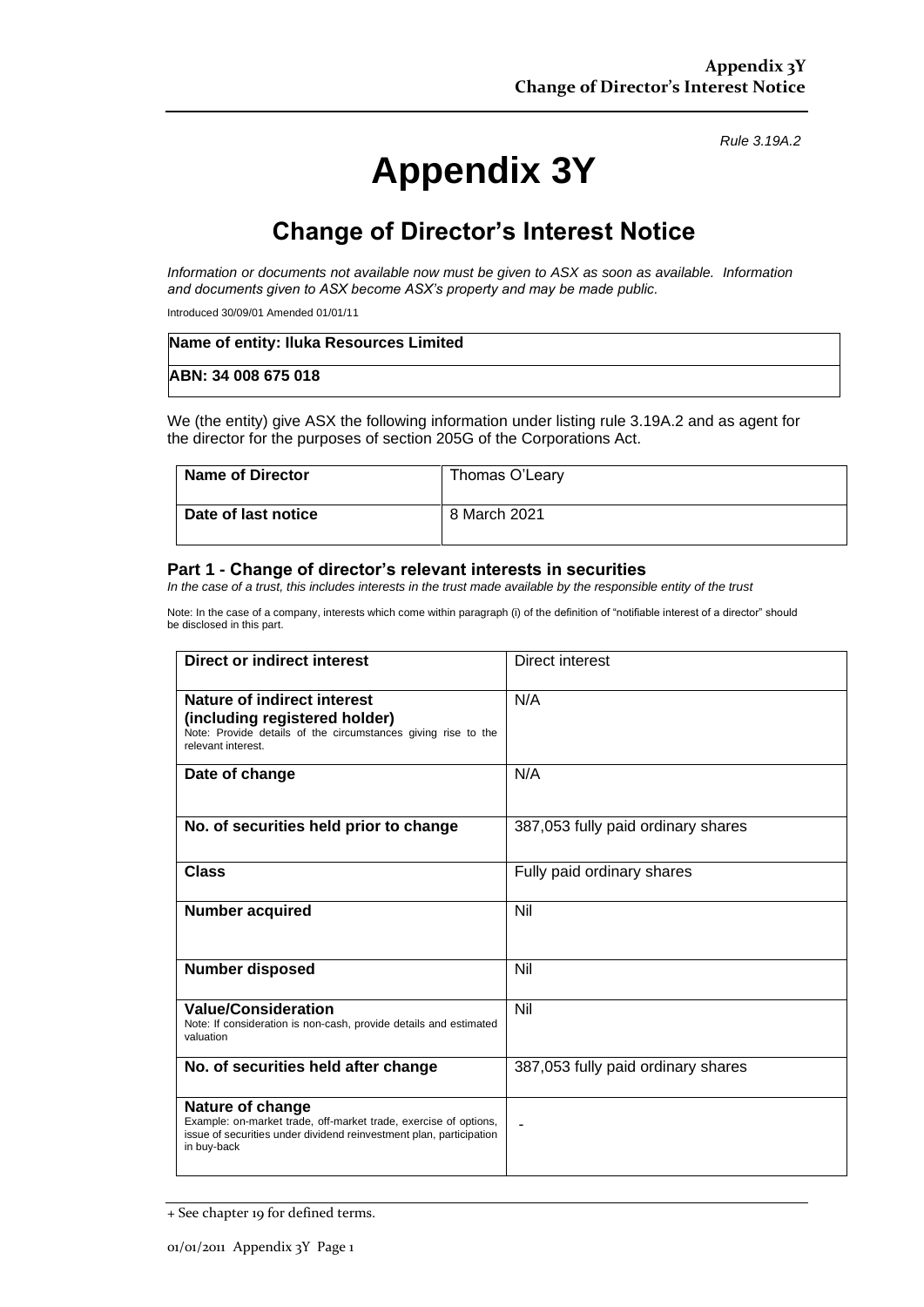### **Part 2 – Change of director's interests in contracts**

Note: In the case of a company, interests which come within paragraph (ii) of the definition of "notifiable interest of a director" should be disclosed in this part.

| <b>Detail of contract</b>                                                                                                                                                   | Contract of Employment ('Contract')/2016 LTIP                                                            |  |
|-----------------------------------------------------------------------------------------------------------------------------------------------------------------------------|----------------------------------------------------------------------------------------------------------|--|
|                                                                                                                                                                             | 2017 Long Term Incentive Plan ('LTIP')                                                                   |  |
|                                                                                                                                                                             | 2018 Executive Incentive Plan ('EIP')                                                                    |  |
|                                                                                                                                                                             | 2019 EIP                                                                                                 |  |
|                                                                                                                                                                             | 2020 EIP                                                                                                 |  |
|                                                                                                                                                                             |                                                                                                          |  |
| <b>Nature of interest</b>                                                                                                                                                   | Grant of restricted rights in the 2020 EIP<br>Grant of performance rights in the 2020 EIP                |  |
| Name of registered holder                                                                                                                                                   | N/A                                                                                                      |  |
| (if issued securities)                                                                                                                                                      |                                                                                                          |  |
| Date of change                                                                                                                                                              | 29 April 2021                                                                                            |  |
|                                                                                                                                                                             |                                                                                                          |  |
|                                                                                                                                                                             |                                                                                                          |  |
| No. and class of securities to which<br>interest related prior to change<br>Note: Details are only required for a contract in relation<br>to which the interest has changed | <b>Contract:</b><br>164,807 Performance Rights provided in respect of the<br>director's 2016 LTIP grant. |  |
|                                                                                                                                                                             | 2017 LTIP:<br>Rights<br>195,592 Performance<br>provided under<br>the<br>Company's 2017 LTIP.             |  |
|                                                                                                                                                                             | 2018 EIP:<br>138,682 Performance<br>Rights,<br>approved<br>as<br>by<br>shareholders at the 2018 AGM.     |  |
|                                                                                                                                                                             | 2019 EIP:<br>78,088 Performance Rights, as approved by shareholders<br>at the 2019 AGM                   |  |
|                                                                                                                                                                             | 82,032 Restricted Rights, as approved by shareholders at<br>the 2019 AGM                                 |  |
| Interest acquired                                                                                                                                                           | 2020 EIP:                                                                                                |  |
|                                                                                                                                                                             | 47,218 Performance Rights, as approved by shareholders<br>at the 2021 AGM                                |  |
|                                                                                                                                                                             | 70,827 Restricted Rights as approved by shareholders at<br>the 2021 AGM                                  |  |
| <b>Interest disposed</b>                                                                                                                                                    | $\overline{\phantom{a}}$                                                                                 |  |
|                                                                                                                                                                             |                                                                                                          |  |

<sup>+</sup> See chapter 19 for defined terms.